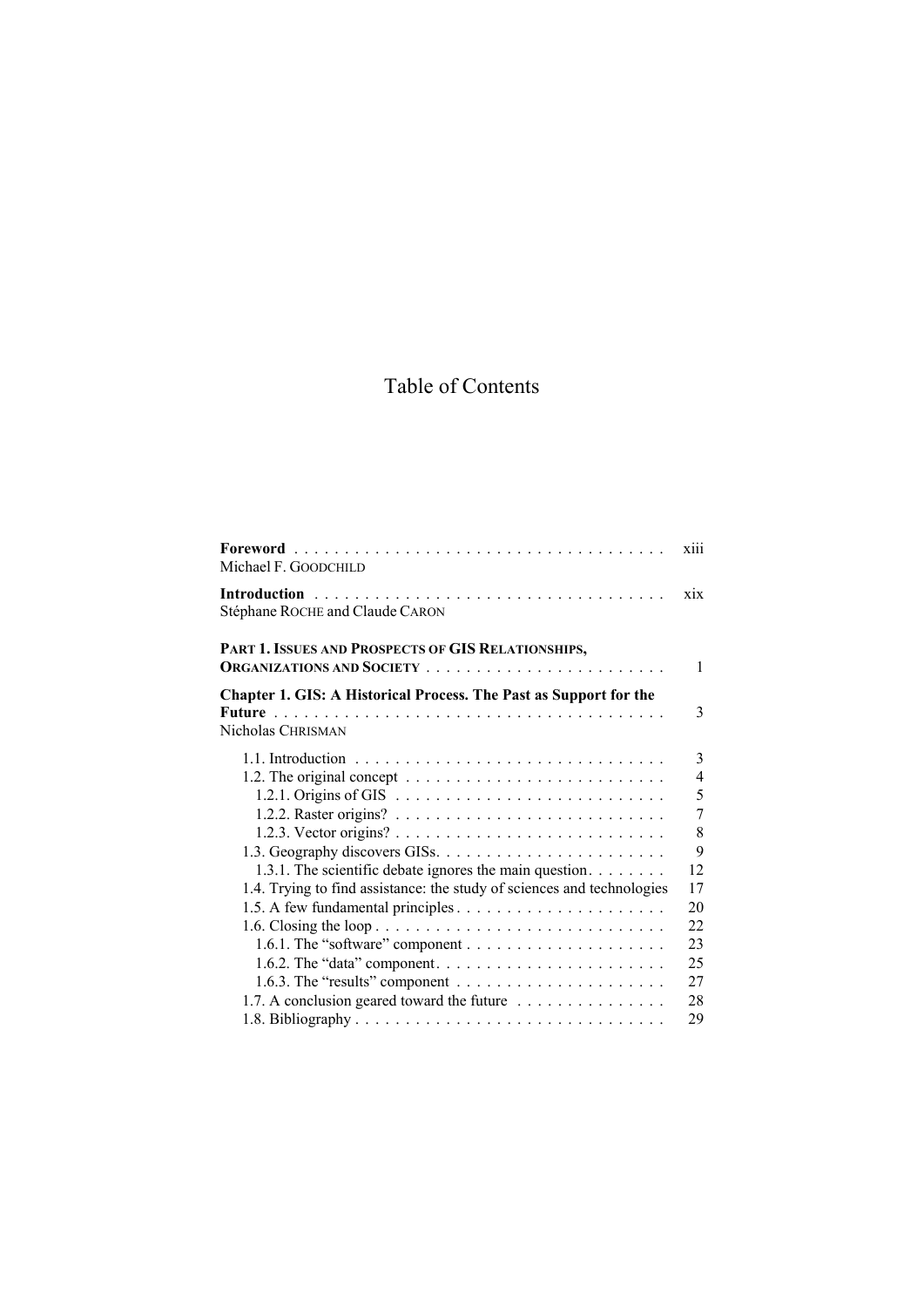# vi Organizational Facets of GIS

| <b>Chapter 2. The Space and Place Trades versus Geographic</b>      |    |
|---------------------------------------------------------------------|----|
| Information Technologies: Babel and Esperanto                       | 37 |
| Grégoire FEYT                                                       |    |
|                                                                     | 37 |
| 2.1.1. The "historical mission" of GISs                             | 38 |
|                                                                     | 39 |
|                                                                     | 40 |
|                                                                     | 40 |
|                                                                     | 42 |
| 2.3. The long progress toward the culture of the digital GI         | 48 |
| 2.3.1. GIT and trades: a culture of pioneers                        | 49 |
|                                                                     | 54 |
|                                                                     | 55 |
|                                                                     |    |
| Chapter 3. The Future of GIS from an IT Evolution Perspective       | 57 |
| Lin GINGRAS and François BERGERON                                   |    |
|                                                                     | 57 |
|                                                                     | 58 |
|                                                                     | 58 |
|                                                                     | 59 |
| 3.2.3. Trailer management at Schneider National.                    | 61 |
|                                                                     | 61 |
| 3.3.1. Integrated business applications: ERP, CRM                   | 62 |
|                                                                     | 62 |
|                                                                     | 63 |
| 3.3.4. Quick development technologies                               | 64 |
| 3.3.5. Ubiquitous information technology                            | 64 |
| 3.4. Consequences and impacts of IT developments on GIS             | 66 |
|                                                                     | 66 |
|                                                                     | 67 |
|                                                                     | 68 |
|                                                                     | 69 |
| 3.4.5. Digital artifacts in embedded tools and objects              | 70 |
| 3.4.6. The other dimensions: application structure and security     |    |
|                                                                     | 70 |
|                                                                     | 71 |
|                                                                     | 71 |
|                                                                     | 72 |
|                                                                     | 72 |
| 3.6. The importance of strategic harmonization for project success. | 73 |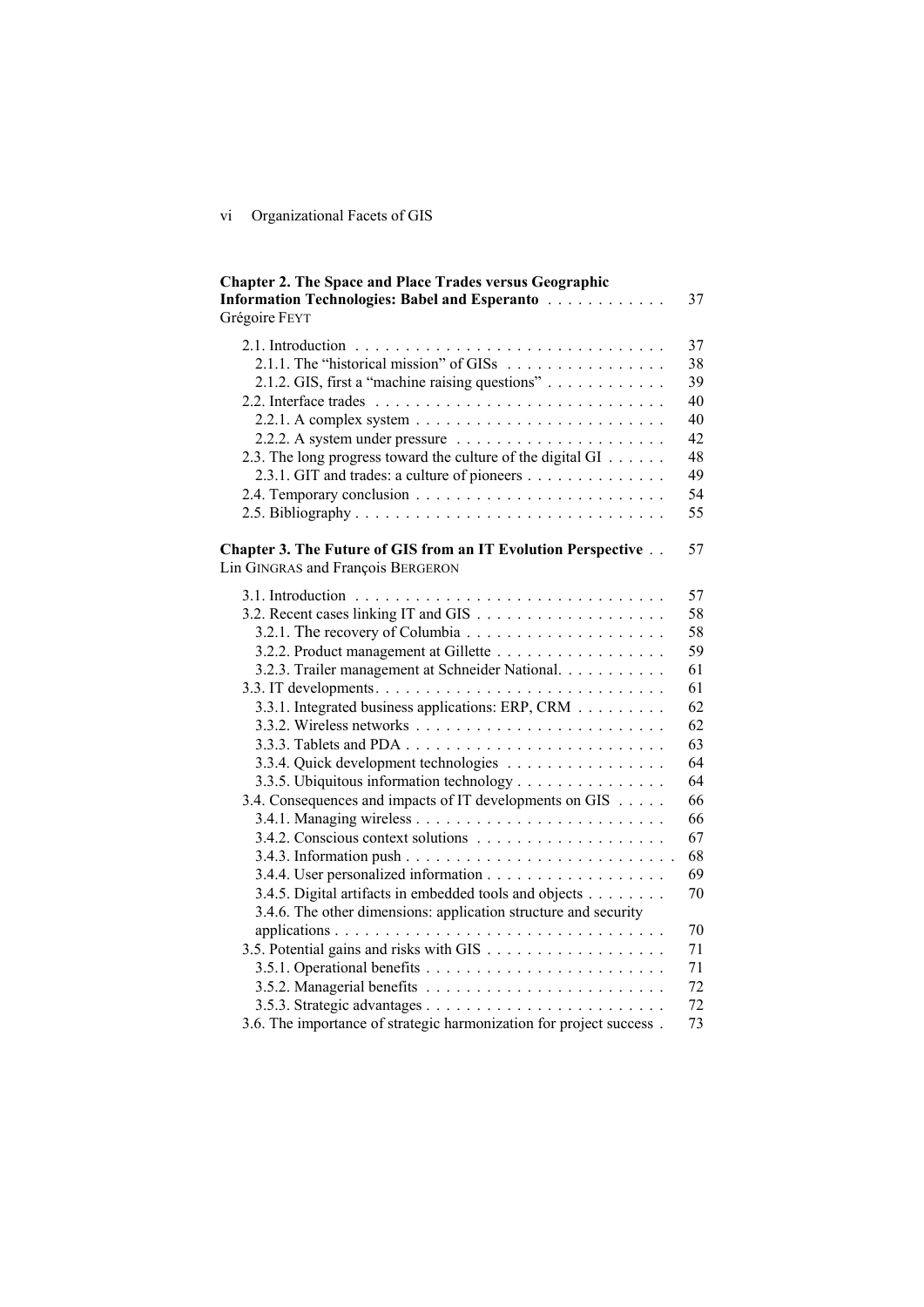|                                                               | 73  |
|---------------------------------------------------------------|-----|
|                                                               | 74  |
|                                                               | 75  |
|                                                               | 76  |
| 3.6.5. Corporate performance and strategic harmonization      | 77  |
| 3.7. An indicator of GIS application opportunity              | 77  |
| 3.7.1. The "UBIGIS" grid to evaluate GIS application          |     |
|                                                               | 78  |
|                                                               | 79  |
|                                                               | 80  |
| PART 2. GIS AND ITS PLACE WITHIN ORGANIZATIONS                | 83  |
| Chapter 4. The Role and Value of GIS in Organizations.        | 85  |
| <b>Claude CARON</b>                                           |     |
|                                                               | 85  |
| 4.2. Social context of GIS: images, symbols and rationalities | 86  |
|                                                               | 87  |
|                                                               | 89  |
| 4.2.3. The role of GIS: multiple rationalities                | 90  |
| 4.2.4. Multiple GIS rationalities: a few typical roles        | 91  |
|                                                               | 94  |
|                                                               | 94  |
|                                                               | 95  |
| 4.3.3. A succession of different perspectives                 | 96  |
|                                                               | 97  |
| 4.4.1. Value: philosophical or economical concept.            | 97  |
| 4.4.2. Philosophical perspective of value.                    | 98  |
| 4.4.3. Economic perspective of value                          | 99  |
|                                                               | 99  |
|                                                               | 100 |
| 4.5.2. Qualitative measure approaches                         | 105 |
|                                                               | 106 |
| 4.6.1. Relational terms of the concepts of role and value     | 106 |
| 4.6.2. Possible consequences according to desired roles and   |     |
|                                                               | 108 |
|                                                               | 111 |
|                                                               | 112 |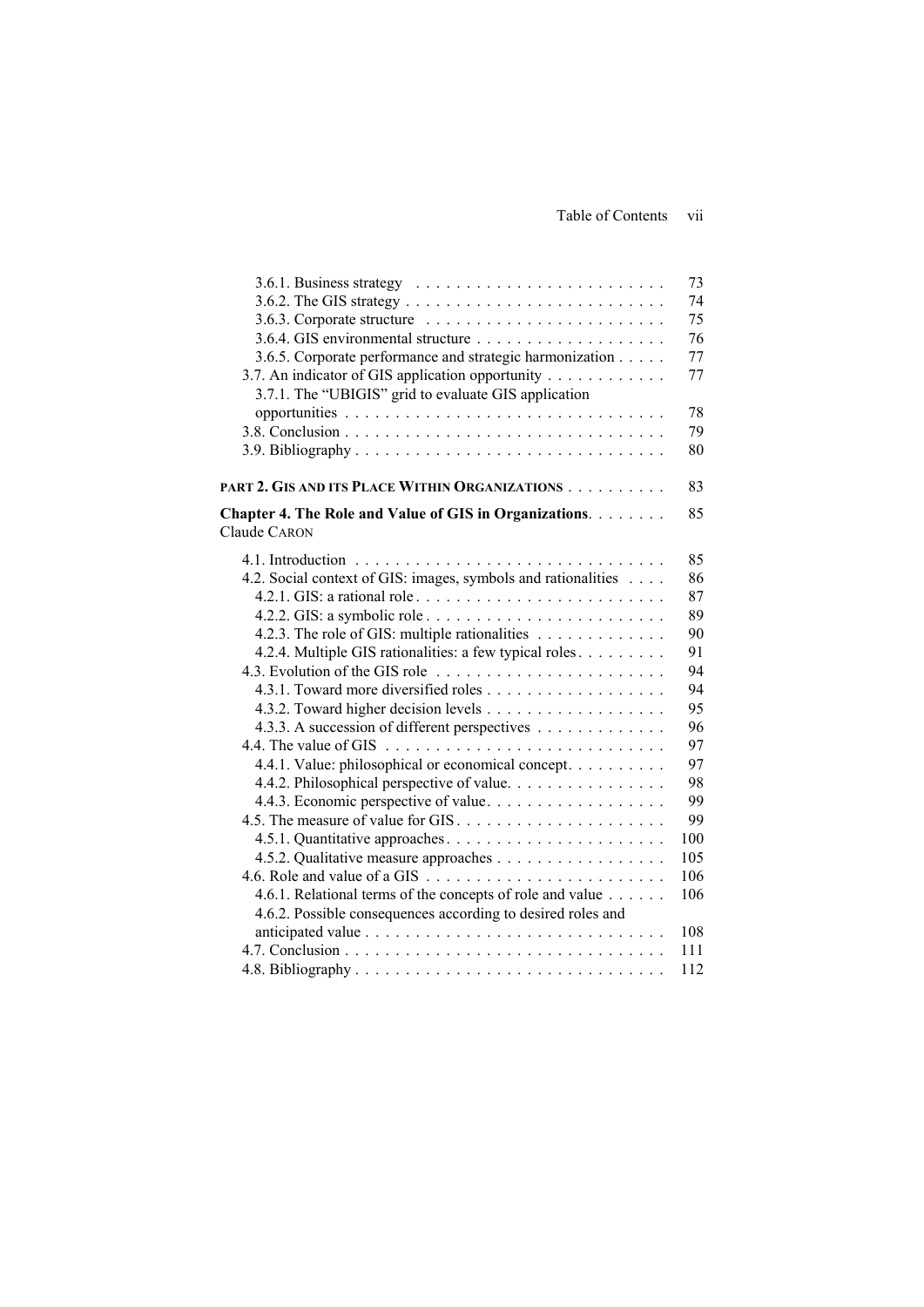# viii Organizational Facets of GIS

| Chapter 5. Social Use and Adoption Models of GIS.<br>Stéphane ROCHE and Benoît RAVELEAU    | 115 |
|--------------------------------------------------------------------------------------------|-----|
|                                                                                            | 115 |
|                                                                                            | 116 |
|                                                                                            | 117 |
| 5.2.2. Characteristics of GIT compared with ICT                                            | 117 |
| 5.3. For a social and technical approach dedicated to                                      |     |
|                                                                                            | 119 |
|                                                                                            | 119 |
|                                                                                            | 120 |
| 5.3.2. From technical to social commonality                                                |     |
| 5.3.3. Three levels of understanding social uses                                           | 122 |
| 5.4. Theoretical approaches of diffusion and innovation.                                   | 124 |
| 5.4.1. The diffusion approach $\ldots \ldots \ldots \ldots \ldots \ldots \ldots$           | 125 |
| 5.4.2. The technical innovation approach                                                   | 127 |
| 5.4.3. The school of translation $\ldots \ldots \ldots \ldots \ldots \ldots \ldots$        | 129 |
|                                                                                            | 131 |
| 5.5.1. Antagonisms between espousing technology and usage                                  |     |
| $technology. \ldots \ldots \ldots \ldots \ldots \ldots \ldots \ldots \ldots \ldots \ldots$ | 132 |
| 5.5.2. Appropriation or modes of usage structure                                           | 133 |
| 5.5.3. Determining variables of appropriation.                                             | 135 |
|                                                                                            | 138 |
|                                                                                            | 139 |
| Chapter 6. GIS Engineering: Its Place in Organizations.                                    | 145 |
| Henri PORNON                                                                               |     |
|                                                                                            | 145 |
|                                                                                            | 146 |
|                                                                                            | 147 |
| 6.3.1. Observations from GIS specialists.                                                  | 147 |
| 6.3.2. The analysis by sociologists of computerization processes.                          | 150 |
| 6.3.3. GIS deployment: smooth sailing or chaotic process?                                  | 150 |
| 6.4. A few useful concepts of organizational sociology                                     | 151 |
| 6.4.1. Strategies of stakeholders, action and geomatic systems.                            | 151 |
| 6.4.2. Computerization process: stakeholders searching for                                 |     |
|                                                                                            | 152 |
| 6.4.3. Differentiation GIS and integration GIS                                             | 153 |
| 6.5. The development of geomatics in organizations                                         | 155 |
|                                                                                            | 155 |
| 6.5.2. Projects from stakeholders or from the organization?                                | 156 |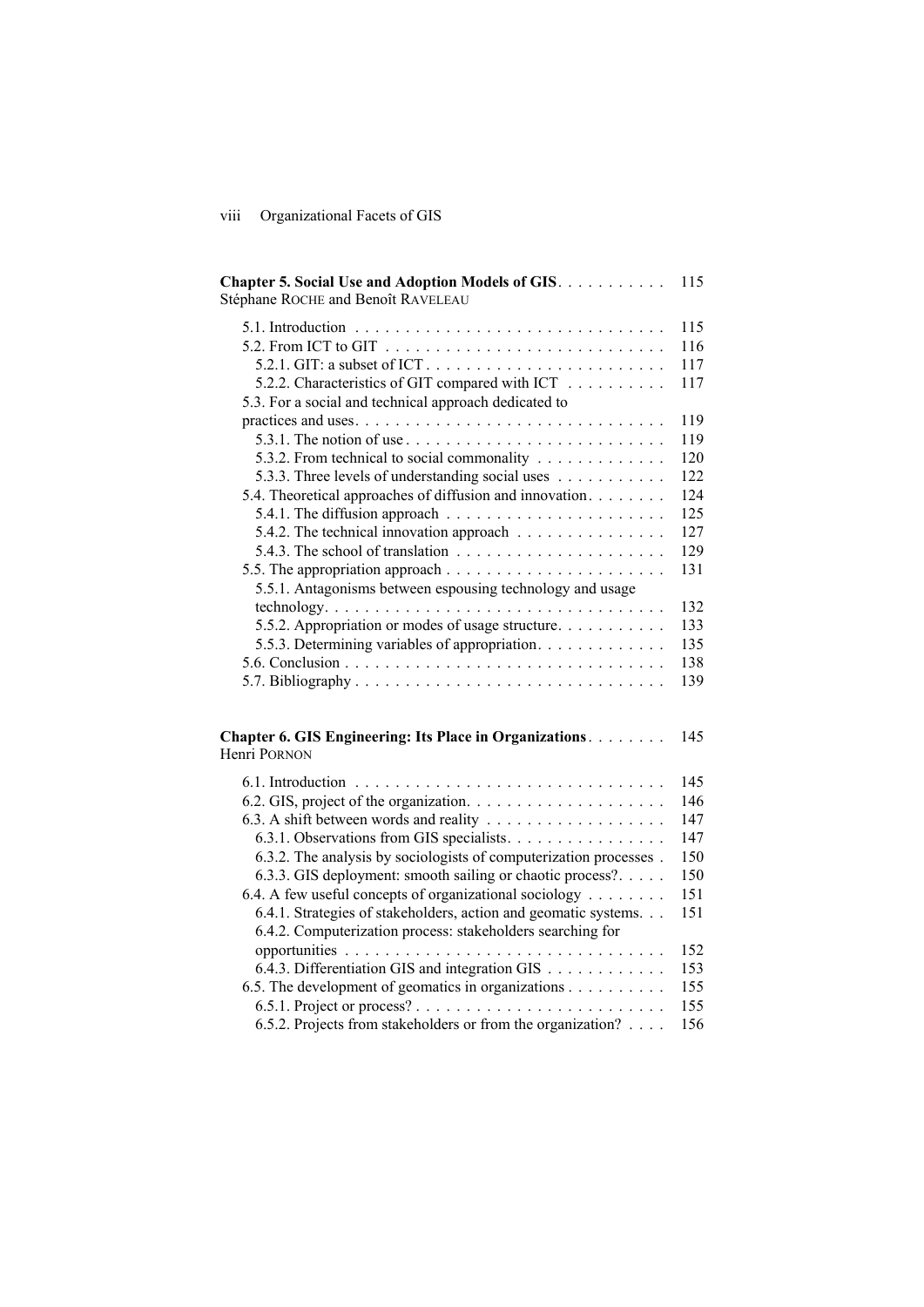| 6.5.3. A model to identify the descriptive parameters of the           |     |
|------------------------------------------------------------------------|-----|
|                                                                        | 156 |
| 6.5.4. Synthesis: the process of geomatic development                  | 158 |
| 6.5.5. Descriptive parameters of organizational contexts               | 159 |
| 6.6. The usefulness of geomatics in organizations and on the field.    | 160 |
| 6.6.1. Favoring federating or sectoral GISs?.                          | 160 |
| 6.6.2. Cooperation and information sharing: an optimistic              |     |
|                                                                        | 161 |
| 6.6.3. Changing points of view on the use of geomatics in              |     |
|                                                                        | 162 |
| 6.6.4. Changing points of view on the usefulness of GISs in the        |     |
|                                                                        | 163 |
| 6.6.5. Measuring the organizational impact of GIS.                     | 164 |
| 6.7. Conclusion: some questions under discussion                       | 165 |
| 6.7.1. What roles do geographic computer tools play?                   | 165 |
|                                                                        | 166 |
| 6.7.3. The paradoxical role of project managers (the champions).       | 166 |
| 6.7.4. Conclusion: transposing to land planning?                       | 167 |
|                                                                        | 168 |
|                                                                        |     |
| Chapter 7. GIS, Cognition and Business                                 | 171 |
| Wladimir MAJOR and François GOLAY                                      |     |
|                                                                        | 171 |
| 7.2. Nature and challenges of territorial cooperation                  | 172 |
| 7.2.1. The territory, a challenge for stakeholders                     |     |
|                                                                        | 172 |
| 7.2.2. Rules of territorial cooperation.                               | 173 |
| 7.2.3. Real challenges of territorial cooperation                      | 174 |
| 7.3. Territoriality: an emergence of the cognitive environments of the |     |
|                                                                        | 177 |
| 7.3.1. The territorial object and territoriality.                      | 178 |
| 7.3.2. The territorial object and its social representation            | 179 |
| 7.3.3. Territory: an appropriate space                                 | 182 |
| 7.3.4. Cognitive environment and territoriality                        | 184 |
| 7.4. Cognitive model diversity of territorial stakeholders             |     |
|                                                                        | 186 |
| 7.4.1. Lexical analysis of stakeholder views: methodology              |     |
|                                                                        | 186 |
| 7.4.2. Symbolic history of territoriality and GIS                      | 188 |
| 7.5. Implications of cognitive model diversity on GIS                  | 193 |
|                                                                        |     |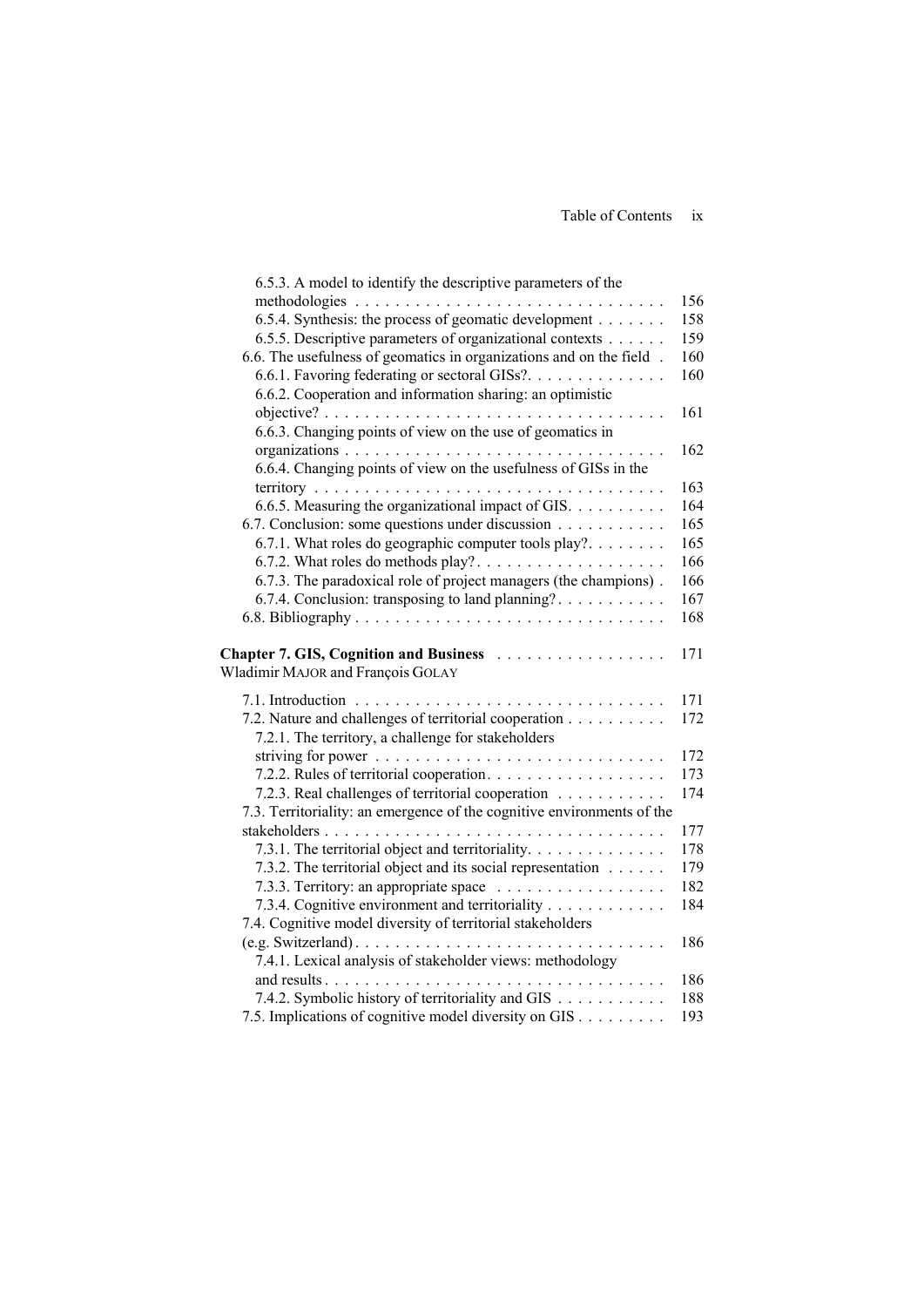# x Organizational Facets of GIS

| 7.5.1. Role and limits of current GISs                                                                                                 | 193        |
|----------------------------------------------------------------------------------------------------------------------------------------|------------|
| 7.5.2. Suggestions for implementing GISs.                                                                                              | 194        |
|                                                                                                                                        | 195        |
|                                                                                                                                        | 197        |
|                                                                                                                                        |            |
| PART 3. EXAMPLES OF GIS USES IN ORGANIZATIONS                                                                                          | 201        |
| Chapter 8. GIS and Territorial Governance: Examples in Quebec and                                                                      |            |
|                                                                                                                                        | 203        |
| Jean-Jacques CHEVALLIER                                                                                                                |            |
|                                                                                                                                        | 203        |
|                                                                                                                                        | 204        |
| 8.2.1. GIR project (integrated management of resources                                                                                 |            |
| in forestry) $\ldots \ldots \ldots \ldots \ldots \ldots \ldots \ldots \ldots \ldots \ldots$                                            | 205        |
|                                                                                                                                        | 206        |
|                                                                                                                                        | 207        |
|                                                                                                                                        | 208        |
| 8.3. Characteristics of the territorial decision                                                                                       | 209        |
| 8.4. Territorial information, of course, but why?                                                                                      | 210        |
|                                                                                                                                        | 210        |
| 8.4.2. Possible and desirable participation                                                                                            | 212        |
| 8.5. Information for territorial decision making                                                                                       | 214        |
| 8.5.1. Management cycle and decision cycle                                                                                             | 215        |
|                                                                                                                                        | 217        |
| 8.5.3. The different functions of information                                                                                          | 218        |
| 8.6. Effects on government information systems                                                                                         | 221        |
|                                                                                                                                        | 221        |
| 8.6.2. Consequences on technologies                                                                                                    | 222        |
|                                                                                                                                        | 225        |
| 8.6.4. Consequences on human resources                                                                                                 | 225        |
| 8.7. GI for territorial decision: toward a new paradigm                                                                                | 226        |
|                                                                                                                                        | 227        |
| Chapter 9. Digital Participation and "Access" in UK Local                                                                              |            |
|                                                                                                                                        | 229        |
| Robin SMITH                                                                                                                            |            |
|                                                                                                                                        |            |
| 9.2. The "Information Society" in European and UK policy                                                                               | 229<br>230 |
|                                                                                                                                        | 230        |
| 9.2.1. European policy $\ldots \ldots \ldots \ldots \ldots \ldots \ldots \ldots$<br>9.2.2. UK e-government policy and research context | 233        |
|                                                                                                                                        |            |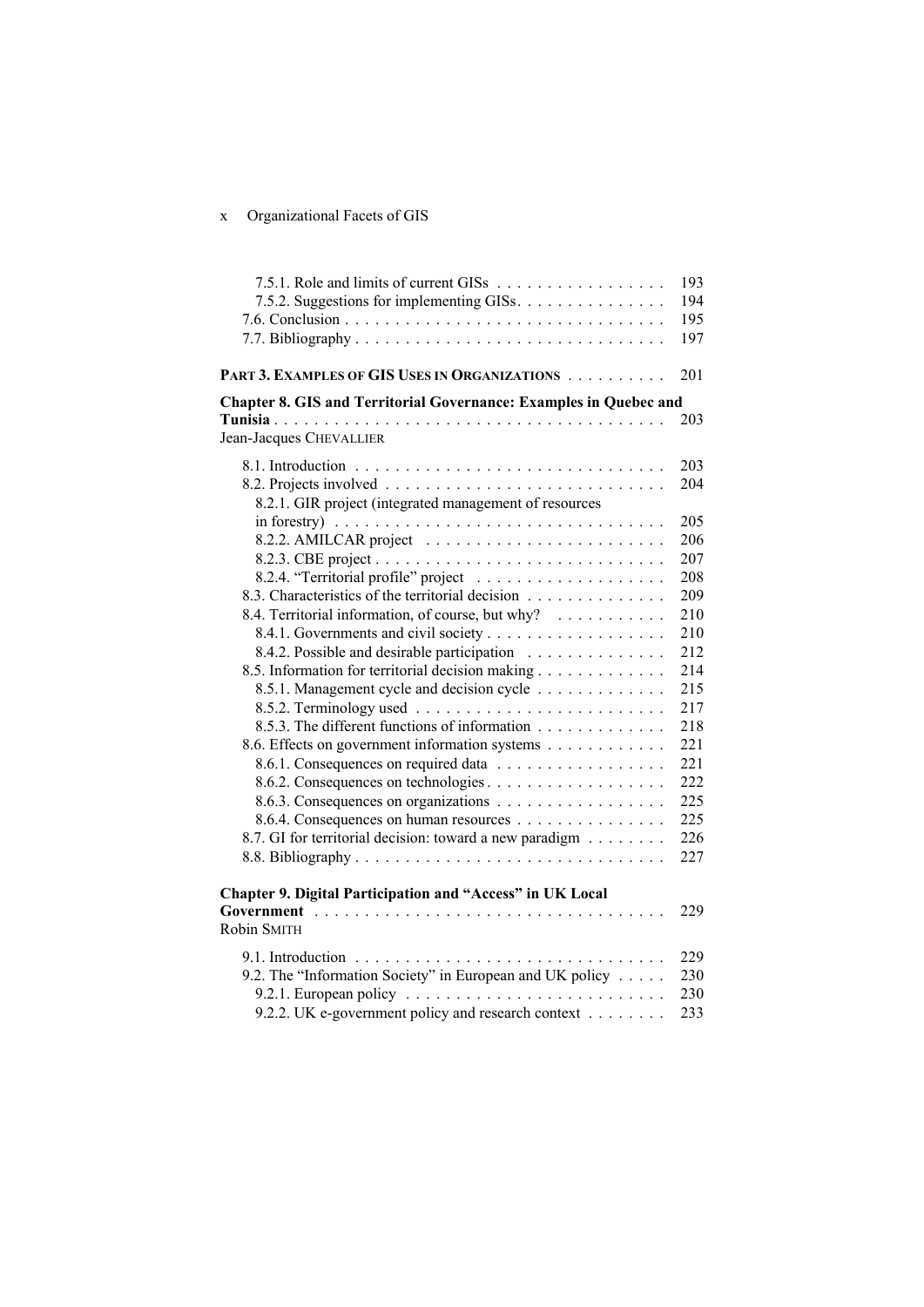| 9.3. Digital participation in UK local government                   | 237 |
|---------------------------------------------------------------------|-----|
| 9.3.1. Website survey and case study selection                      | 237 |
| 9.3.2. Rushcliffe Borough Council's interim local plan              |     |
|                                                                     | 239 |
| 9.3.3. The City of Edinburgh Council's first community plan         |     |
|                                                                     | 241 |
| 9.3.4. The London Borough of Lewisham's Dialogue Project            | 243 |
| 9.4. Components of public participation                             | 245 |
| 9.4.1. Public participation in a local context.                     | 246 |
| 9.4.2. Public participation in a strategic context                  | 249 |
| 9.4.3. Public participation in a mixed decision-making context      | 252 |
| 9.5. Public participation GIS and components of access              | 255 |
|                                                                     | 255 |
|                                                                     | 257 |
|                                                                     | 261 |
|                                                                     | 265 |
|                                                                     |     |
| Chapter 10. GIS and Citizen Participation: Urban Revitalization     |     |
|                                                                     | 269 |
| Rina GHOSE                                                          |     |
|                                                                     | 269 |
| 10.2. The role of local contingencies in participatory GIS.         | 272 |
| 10.3. Production and use of spatial knowledge in participatory GIS. | 274 |
| 10.4. Local variation of participatory GIS development              | 278 |
| 10.5. Conclusion and directions for future research                 | 279 |
|                                                                     | 280 |
|                                                                     |     |
| <b>Chapter 11. Geographic Information and Inter-Organizational</b>  |     |
| <b>Partnerships</b>                                                 | 285 |
| Henri PORNON, Zorica NEDOVIC-BUDIC and Jeffrey PINTO                |     |
|                                                                     | 285 |
|                                                                     | 287 |
|                                                                     | 289 |
| 11.3.1. Framework proposed by H. Pornon                             | 290 |
| 11.3.2. The framework proposed by Z. Nedovic-Budic                  |     |
|                                                                     | 297 |
|                                                                     | 301 |
|                                                                     | 301 |
| 11.4.2. Standardization and interoperability questions.             | 302 |
| 11.4.3. Sociological and organizational aspects.                    | 304 |